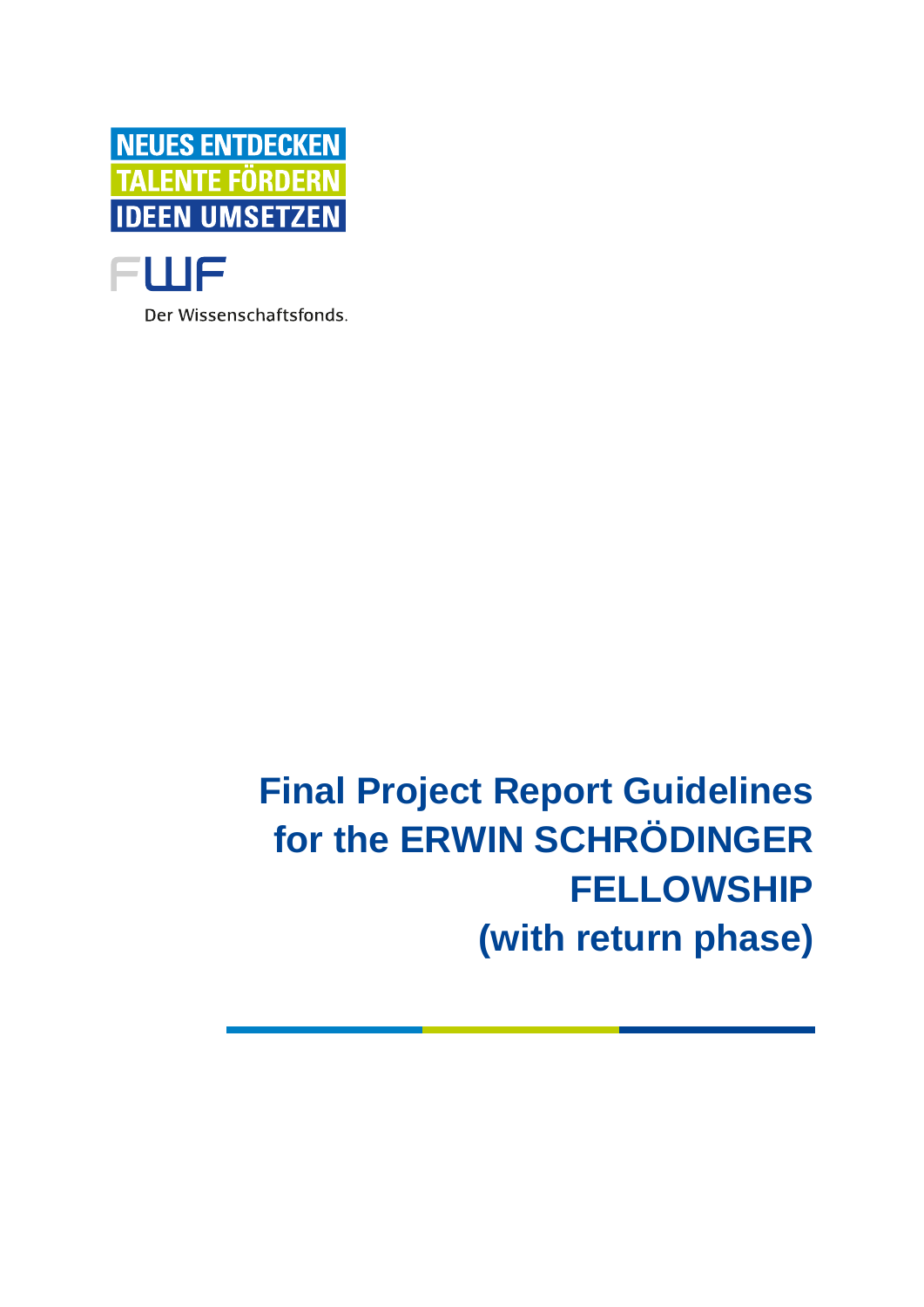#### **Please include/consider the following in the final project report:**

- Target audience: FWF
- To be written in the language of the original application
- **Length in total**: at **minimum 12,000 characters** including spaces (1,800 words), **not to exceed 18,000 characters** including spaces (or 2,700 words)
- **Formatting**: 11 pt. font with 1.5 line (15-20 pt.) spacing and at least 2 cm margins
- Please address only the points that apply to your project

## **1. Report on research work**

#### **1.1. Information on the development of the research project**

- **EXECT:** Briefly describe the project's overall scientific/scholarly concept and goals.
- Were there fundamental changes in research orientation between the beginning and the end of the project? If so, please describe them briefly and list the effects they had on your research.

#### **1.2. Most important results and a brief description of their significance**

- Did the results of your project contribute to the advancement of the research field or increase the importance of the research field? If so, in what way and to what extent?
- Did your project result in new important scientific/scholarly advances? If so, to what extent and in what respect?
- Briefly describe the relevance of the most important hypotheses/research questions developed in your research project. Have the project findings opened a promising new research agenda for a particular field (new hypotheses, new research questions, etc.) or a possible paradigm shift?
- Have new research methods or instruments been developed?
- Was your project of relevance for related or other areas of research? Were there transdisciplinary issues and methods?

### **1.3. Information on the execution of the project, the use of available funds and (where appropriate) any changes to the original project plan**

- Please describe briefly the following points:
	- ‒ Duration;
	- ‒ Use of personnel;
	- Major items of equipment purchased.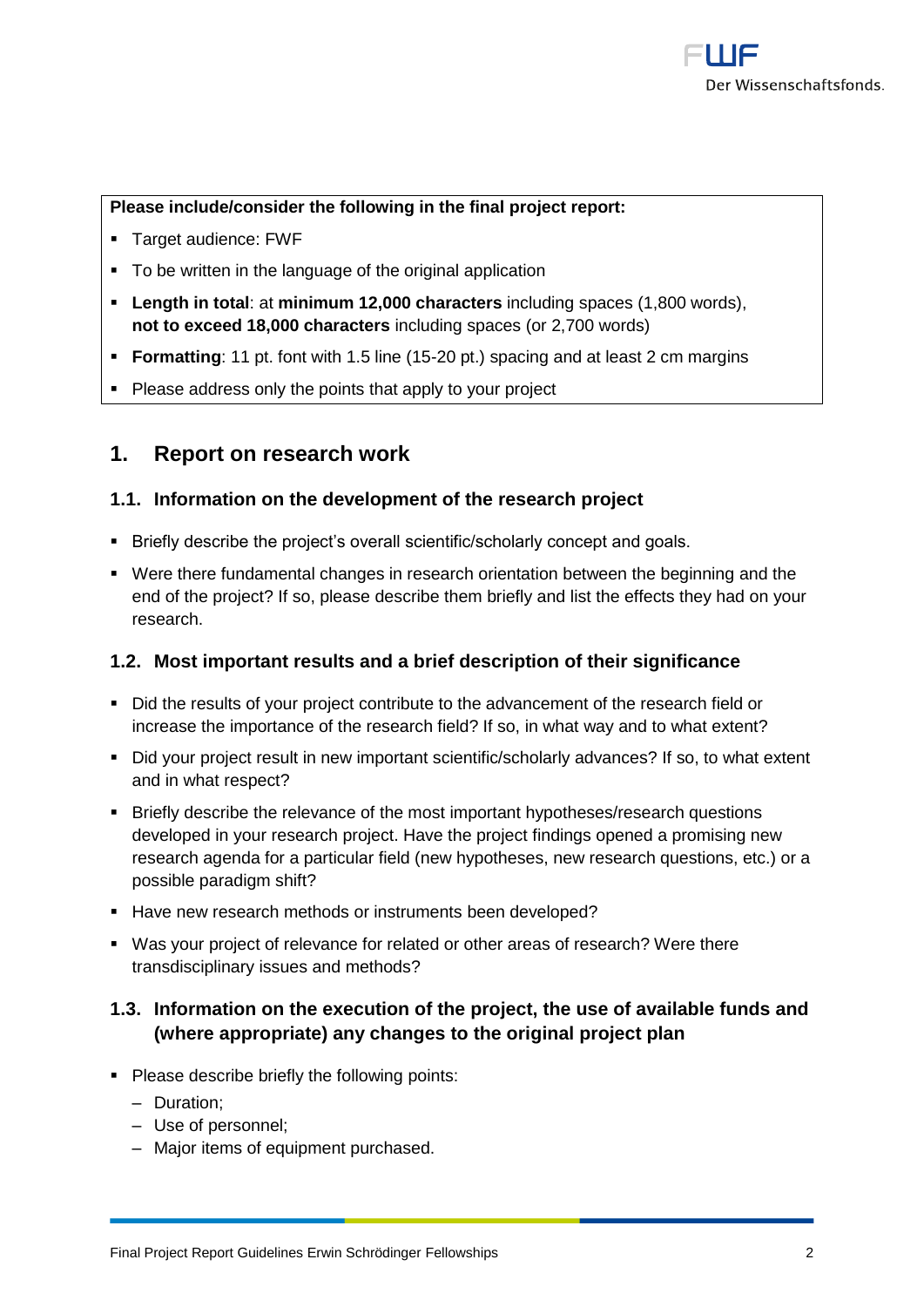

▪ Were there any significant deviations from the original plan? If so, please describe them briefly. The decision as to what should be regarded as a "significant deviation" is the responsibility of the principal investigator. As a guideline, any deviation of more than 25% from the original financial plan or work schedule should be accounted for.

# **2. Career development – Importance of the project for the research careers of those involved (including the principal investigator)**

Briefly describe the project's effects on the research careers of all project members, including special qualifications and special possibilities or opportunities opened up by the project.

## **3. Effects of the project beyond the scientific/scholarly field**

- Did your project have any effects beyond the scientific/scholarly field? If so, describe those effects, including activities outside the sphere of academia.
- Did your project have an impact on the economy, society or policy-making? If so, what kind of impact and to what extent?

# **4. Ethical issues**

Please leave some brief comments on ethical issues.

# **5. Other important aspects**

Briefly mention the following points (if applicable):

- Publications in preparation/submitted/accepted/in press;
- Project-related participation in national and international scientific/scholarly conferences and a list of the most important lectures held;
- Organisation of symposia and conferences;
- Ongoing applications for patents or licences;
- List of the most important pending applications for grants;
- Any other aspects.